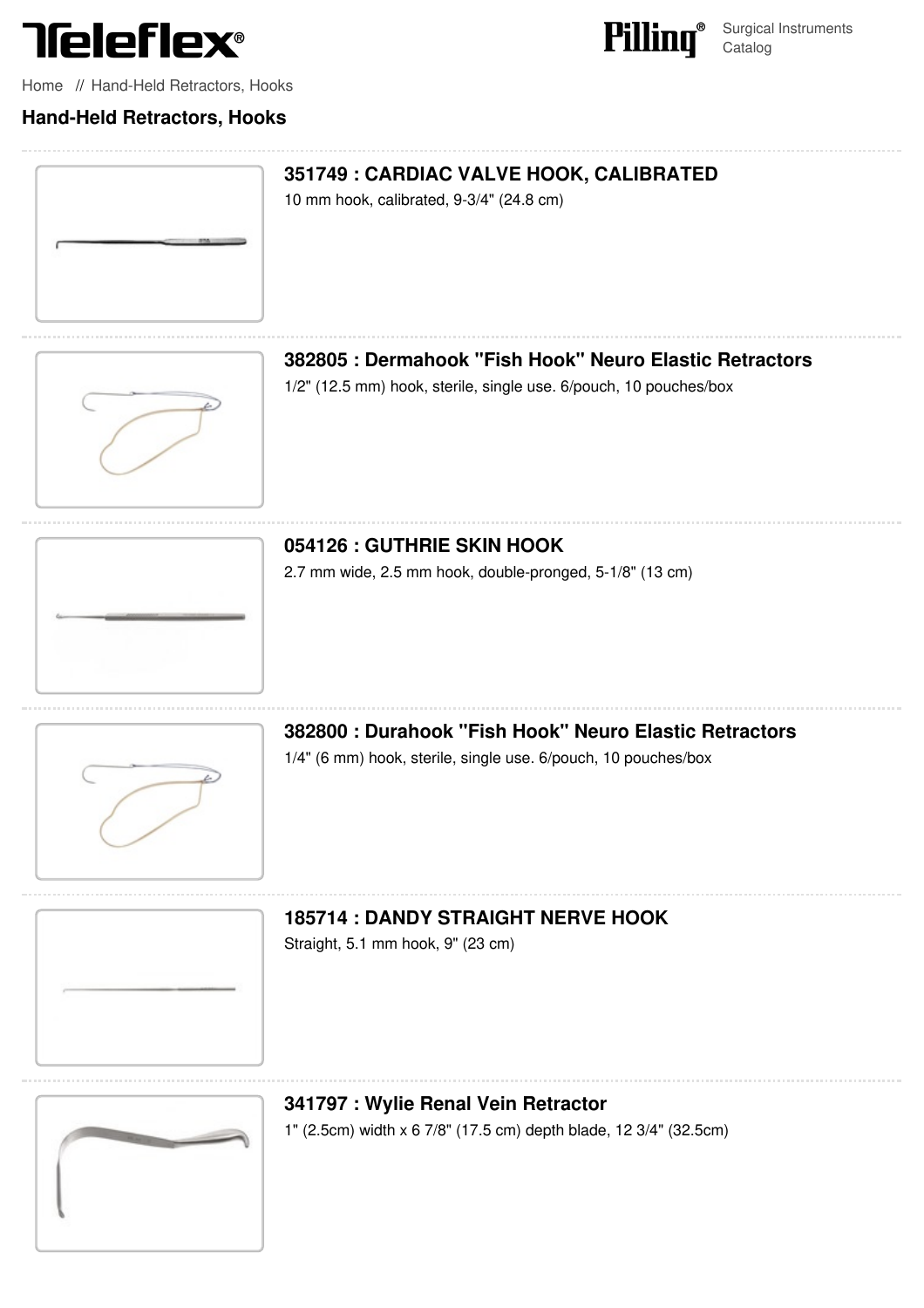

# **442102 : JOSEPH SKIN HOOK**

3 mm hook, [double-pronged](file:///pilling/product/442102-joseph-skin-hook) (3 mm between prongs), 6-1/4" (15.9 cm)

#### **343393 : Rail [Clamps](file:///pilling/product/343393-rail-clamps)**



### **442108 : JOSEPH SKIN HOOK**

10 mm hook, [double-pronged](file:///pilling/product/442108-joseph-skin-hook) (10 mm between prongs), 6-1/4" (15.9 cm)



#### **054105 : JOSEPH SKIN HOOK**

Sharp, 5.6 mm hook, [double-pronged](file:///pilling/product/054105-joseph-skin-hook) (5 mm between prongs), 6-1/4" (15.9 cm)



# **306010A : "S" [Retractor](file:///pilling/product/306010a-s-retractor)**

1/2" (1.5cm) width blade, 6 1/2" (16.5cm), 2/set



#### **381801A : O'Reilly [Esophageal](file:///pilling/product/381801a-o-reilly-esophageal-retractor) Retractor**

3/8" (1.0cm) width blade, 21 1/4" (54.0cm)

# **654180 : ADSON [DISSECTOR](file:///pilling/product/654180-adson-dissector-hook) HOOK**

Blunt, 8" (20.3 cm)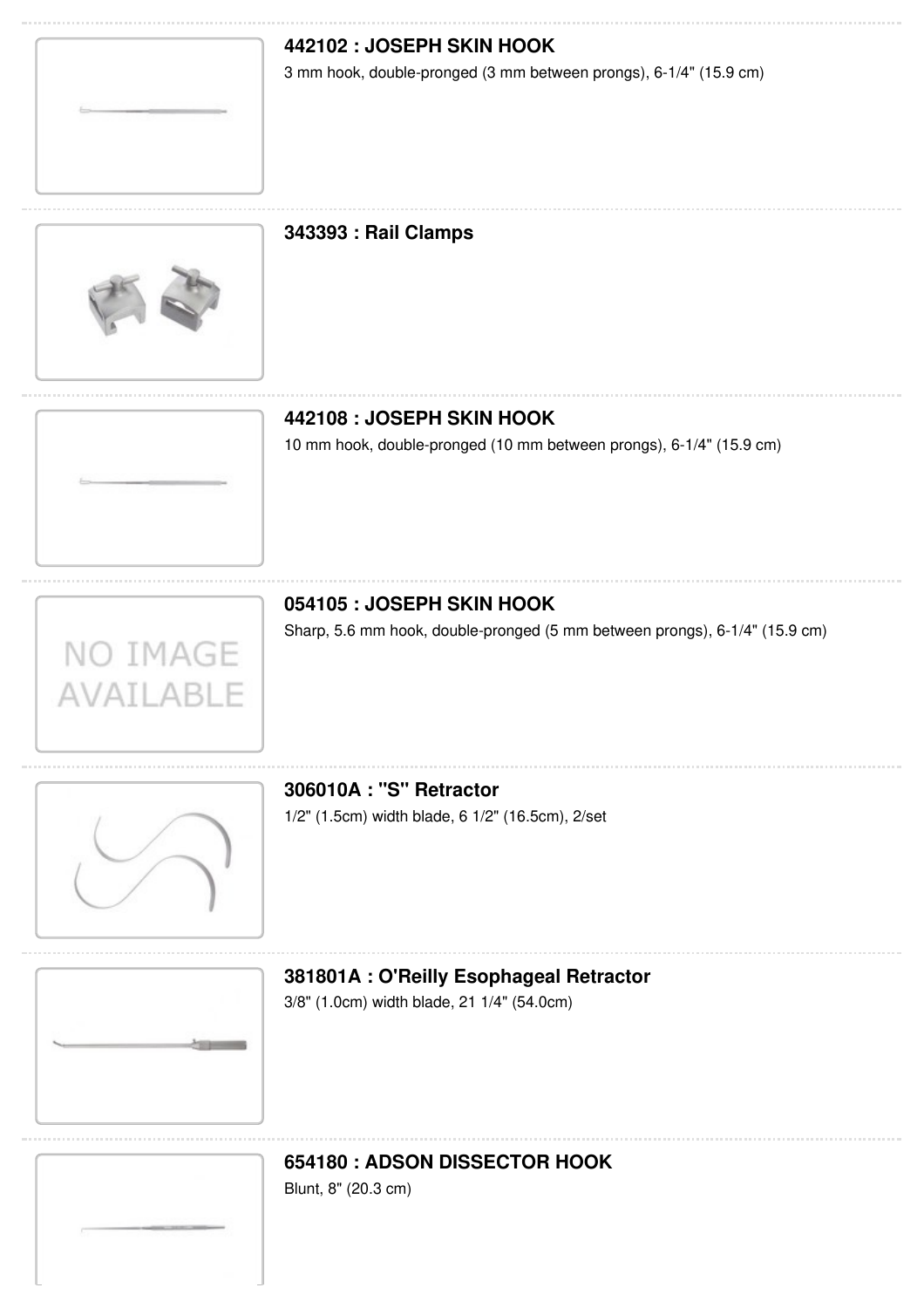

# **442100 : [JOSEPH](file:///pilling/product/442100-joseph-skin-hook) SKIN HOOK**

Single prong, 6-1/8" (15.7 cm)

## **KM46838 : [Hohmann](file:///pilling/product/km46838-hohmann-retractor) Retractor**

18mm width blade, 9" (23.0cm)



NO IMAGE

AVAILABLE

# **054102 : JOSEPH SKIN HOOK**

Sharp, 5.6 mm hook, [double-pronged](file:///pilling/product/054102-joseph-skin-hook) (2 mm between prongs), 6-1/4" (15.9 cm)



**243200 : Lowsley [Prostatic](file:///pilling/product/243200-lowsley-prostatic-tractor) Tractor**

Curved, 9 1/2" (24.0cm)



**054140 : [KLEINERT-KUTZ](file:///pilling/product/054140-kleinert-kutz-skin-hook-small) SKIN HOOK, SMALL**

3 mm hook, single prong, 6-1/4" (16 cm)



#### **342025 : [Parsonnet](file:///pilling/product/342025-parsonnet-epicardal-retractor) Epicardal Retractor**

3 X 3-pronged, 1 7/8" (4.5cm)

# **054100 : [JOSEPH](file:///pilling/product/054100-joseph-skin-hook) SKIN HOOK** Sharp, 5.1 mm hook, single prong, 6-1/8" (15.5 cm)